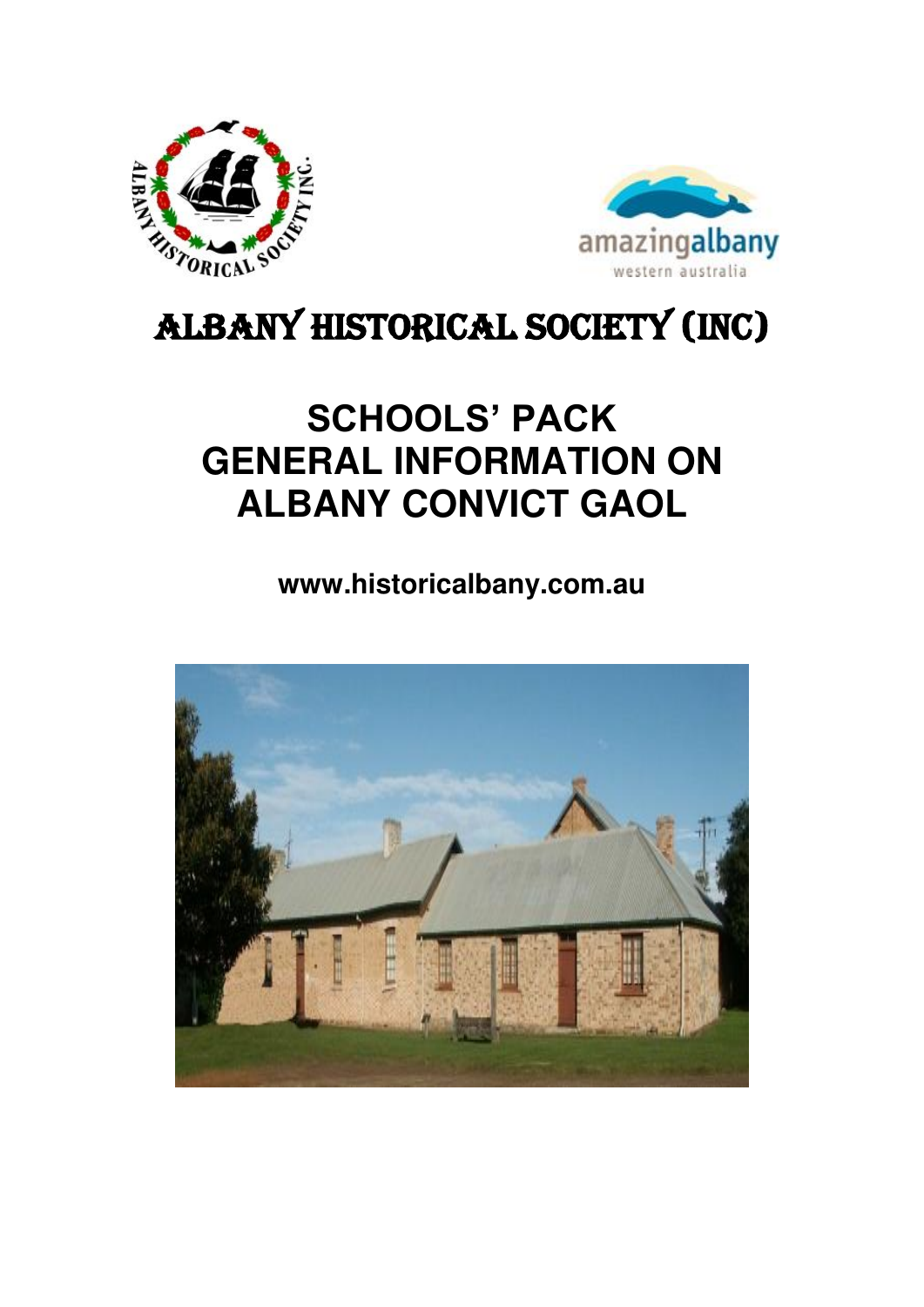

## ALBANY HISTORICAL SOCIETY (Inc)

*Affiliated With The Royal Western Australian Historical Society (Inc*) **Our mission: "To Provide Leadership in Preserving and Promoting Albany's History & Heritage."**

Dear Teacher,

This set of Information Sheets is designed to ensure that your knowledge of the Albany Convict Gaol is both instructional and factual.

The Albany Convict Gaol is unique in the history of convict labour in Western Australia. It was built by convicts for convicts. Its construction used local granite as well as bricks made on the site. Much of the original construction is intact and visible.

The original building was for Imperial Convicts who had committed minor crimes. There were only a few occasions when the Gaol was full and only two criminals were held. One man was hanged.

The newer part of the Albany Convict Gaol held local miscreants including citizens of Albany and districts, drunks, seamen and Aborigines. Although a section of the Gaol was set aside for women, this was added in early 1870s.

If you should require any information not contained in the following pages, please feel free to contact us. We will be happy to assist you.

Kind regards

Andrew Eyden Chief Executive Officer

©Albany Historical Society 7/2010

**Police House 37 Duke Street Albany WA 6330 Postal Address: PO Box 411, Albany WA 6331**  Office 0457 329 944. Mobile: 0456 617 570 Email: [adminalbhist@bigpond.com](mailto:adminalbhist@bigpond.com)  Web Site: www.historicalbany.com.au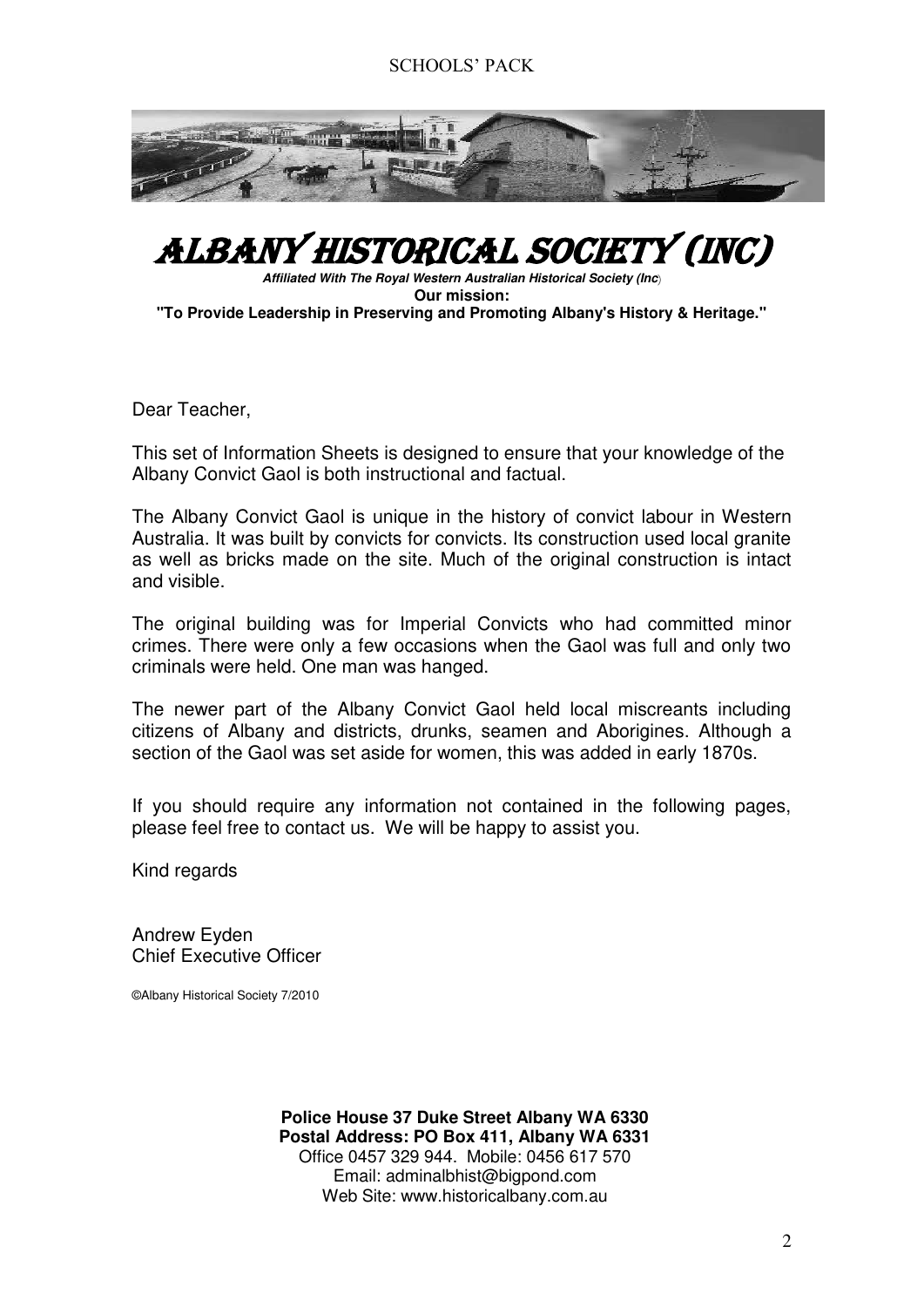#### **THE BUILDING**

The building of the Albany Convict Gaol dates from the time that convicts were brought into Western Australia from Britain to help develop the State. The Gaol was built in two stages: the oldest part of the building, built in the 1850s, is to the right of the entry door; the newer section was built in the 1870s.

The Albany Convict Gaol was part of the complex, which was established as a hiring depot and included the Residency Museum, which was the Commissariat Store and an assortment of buildings for the Military Miners and Sappers (Engineers), and their families, a twelve-cell lock up (The Albany Convict Gaol) and keeper's quarters. Other buildings at Point Frederick included workshops, a hospital, kitchen, a garden, and a parade ground. The Albany Convict Gaol was used as a place of punishment for ticket-of-leave men who committed offences while working at the depot or in the district. It was built by the convicts - mainly ticket-of-leave men - and by stonemasons from the Royal Sappers stationed at the depot.

The end of the small exercise yard had a wall on which broken glass was placed to stop convicts climbing the wall and escaping. Most of the prisoners that were held in the Albany Convict Gaol stayed from three days to twelve months, the most common offences being drunkenness and fighting.

During the 1860s, overcrowding of the town's Civil Gaol at Lawley Park was noted and a decision was made to make the hiring depot a public gaol. In 1872, work started to enlarge the site to provide facilities for women in the form of female cells and a matron's quarters. The refectory or dining hall was built with a cell at the rear to accommodate Aboriginal prisoners. Walled glass-topped exercise yards for male and female prisoners were constructed and in later years, a high brick wall topped with broken glass surrounded the whole Gaol.

Apart from superficial changes and repairs, little was done to improve the facilities of the Gaol and the form of the Albany Convict Gaol today is as it was in 1880.

A decision was made in 1940 to close the Gaol and demolish the buildings but because no tenders were received, the building stayed intact. Later the Public Works Department used the buildings as a store and repair shop. Public Works Department vacated the buildings in 1959 and in 1968, they were handed over to the Albany Historical Society (Inc) who have since repaired and renovated the buildings. In 1973, the National Trust of Australia classified the buildings as Heritage Buildings.

The period between the withdrawal of the Public Works Department and the Albany Historical Society (Inc) taking control of the buildings saw the complex fall into disrepair. During this time, it was used by school-age children as a local haunt. The children graffitied and damaged the complex extensively. It is also believed that in this period that up to three local people committed suicide within the complex.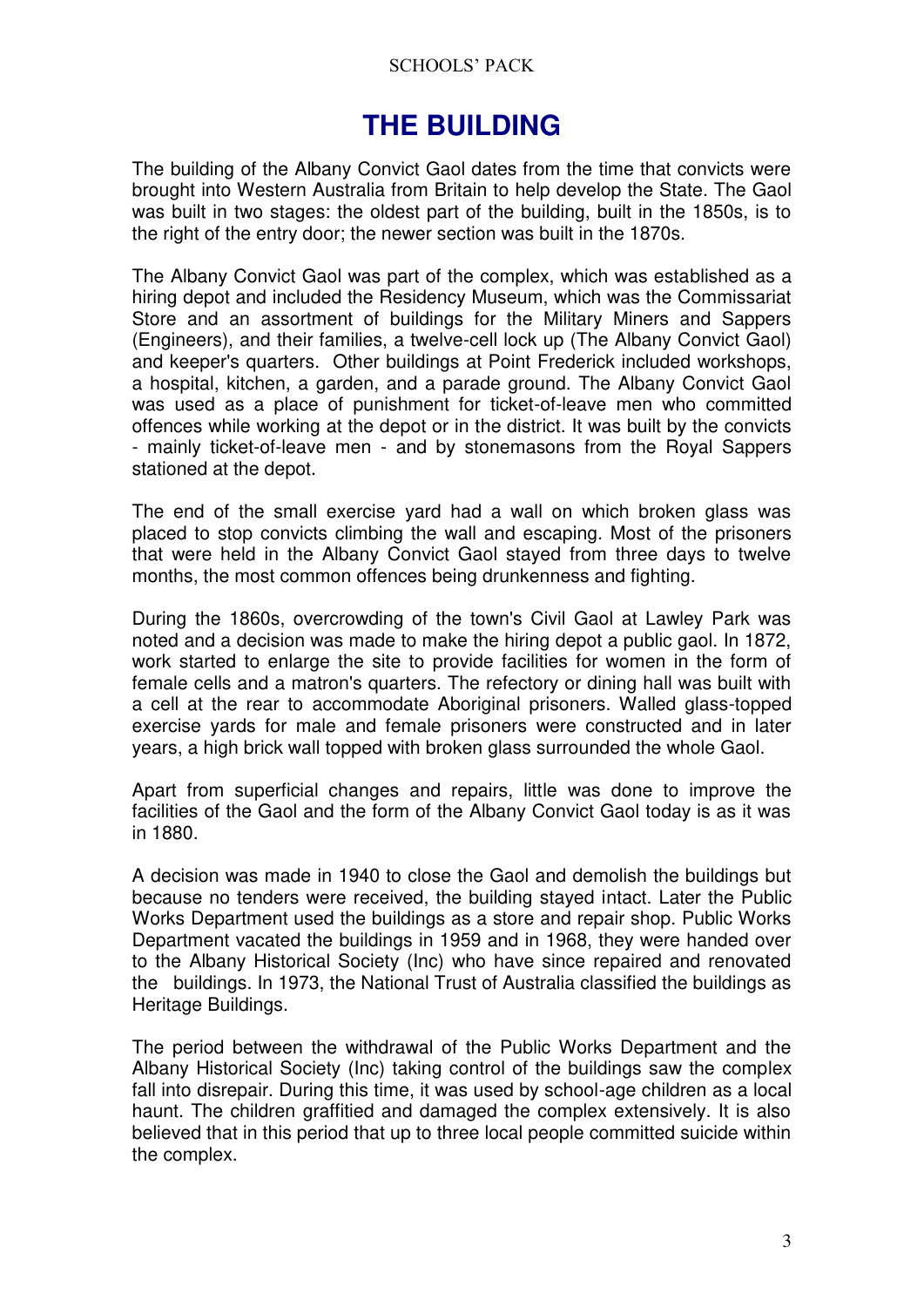A number of alterations to the cells were made over the years including the division of sleeping arrangements, which varied over the years. It is thought that the original convicts slept in hammocks, and then wooden beds were used and later probably iron bedsteads.

Toilet arrangements would have included a slop bucket in the cell. Outside privies were built in the small exercise yard and were evidently appalling. The toughest prisoners were put in the cells closest to the foul smelling latrines - an added punishment. After the new Gaol buildings were completed, new water closets were built in the main exercise yard.

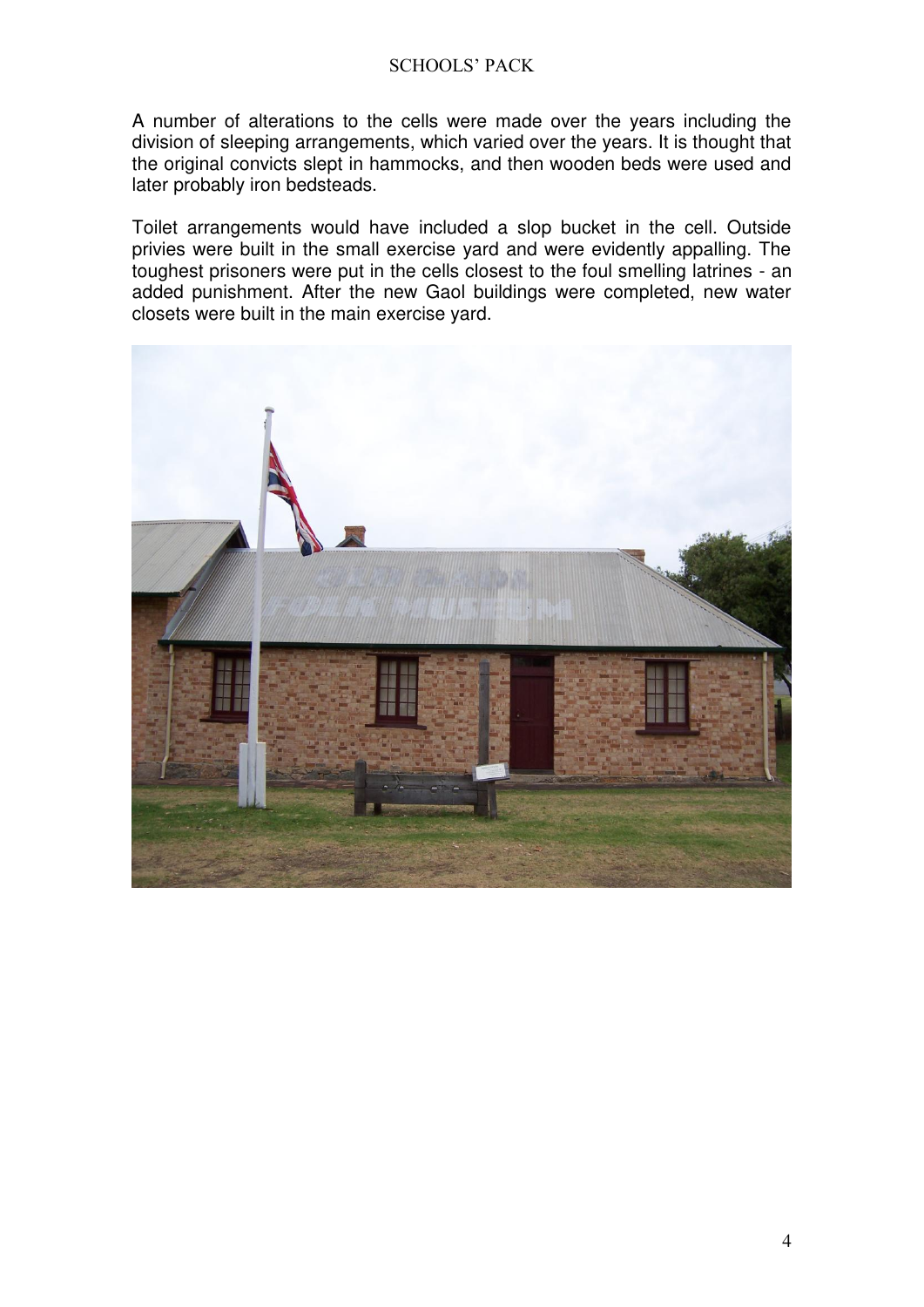## **THE CELLS:**

The twelve cell stone lock up was one of the first buildings constructed and was completed in 1854. Attached to the lock up was a three-roomed brick cottage used as the superintendent's quarters and depot store. Reports from later years describe the cells as damp, poorly ventilated with spring running water flowing under the building in winter.

The granite used was quarried from Mount Melville. The bricks were made from local clay, which was taken from the town clay pit, which is now a part of Parade Street - the oldest street in Western Australia.

The lock up was intended to be a place of punishment for ticket of leave men who committed offences while working at the depot or in the district. All the convicts were Imperial convicts, being those who had committed offences in Britain and had been transported to Western Australia. However, colonial convicts i.e. those who committed offences in the colony were soon also gaoled in the building.

A number of alterations to the cells were made over the years including the division of the lock up into two sections each of six cells, and the changing of single cells to become two man cells. A wall was demolished to combine two cells as a kitchen - this wall has been restored.

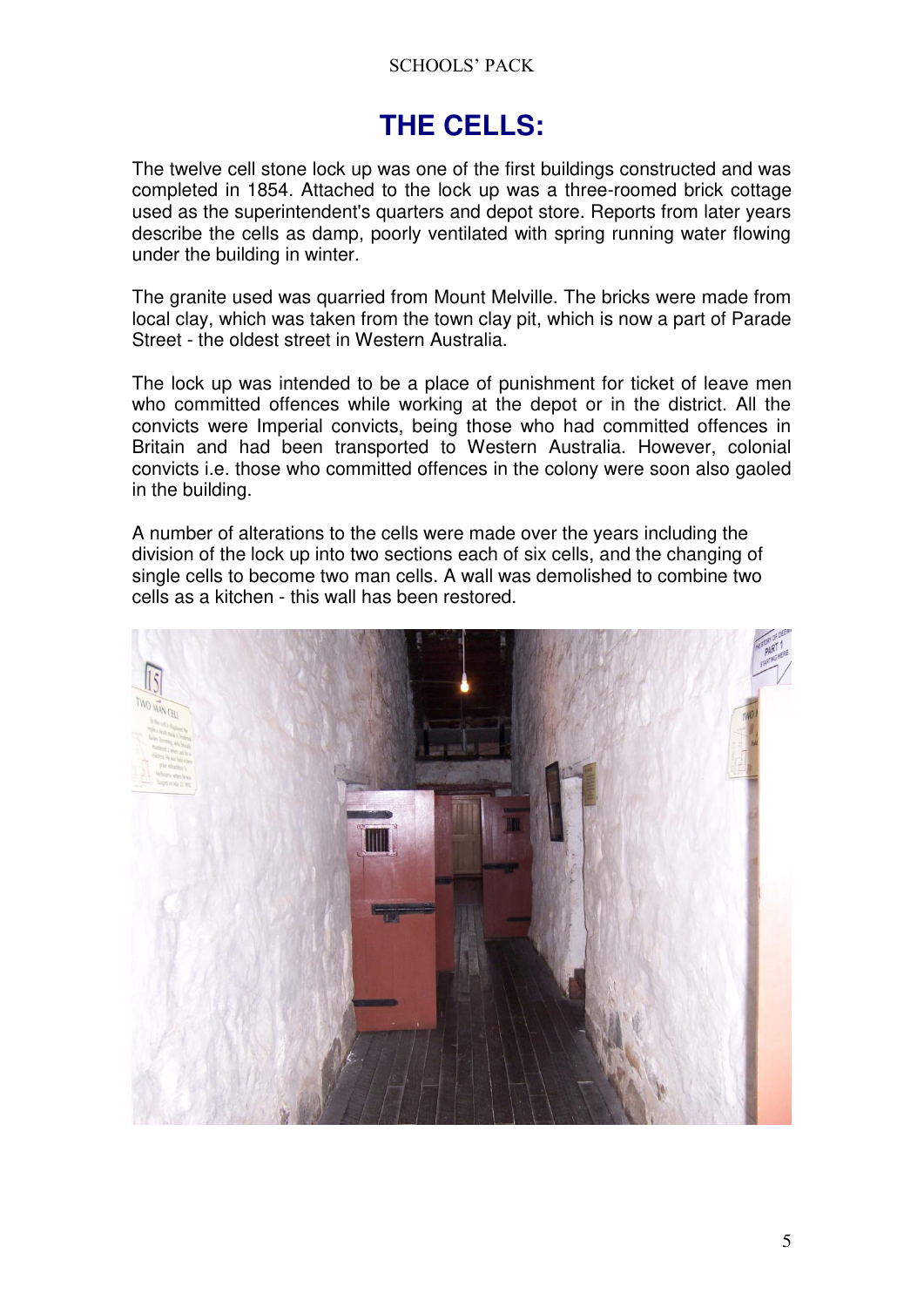## **THE BLACK HOLE**

The Black Hole cell was a common form of punishment for difficult prisoners, though the stay in the Black Hole cell was usually for short-term isolation. The use of the Black Hole cell for punishment was officially abolished in 1898.

At the time of the first settlement a Black Hole cell was used for punishment for several drunken soldiers. They were packed into the Black Hole cell and as a result, one soldier died from suffocation.

## **THE ABORIGINAL AND SEAMEN'S CELL**

This cell was built in 1874 for Aboriginal prisoners. Up to that time, the Aborigines had been held in the town gaol at Lawley Park. Aboriginal prisoners frequently escaped from that prison by digging under the walls. When the cell was built, it was lined with timber to prevent digging. The cell has a number of remarkable carvings on the timber. They include a snake, a lizard, and a kangaroo. They are believed to be the oldest Aboriginal cell art in Australia.

Foreign seamen were also held in this cell and there are carvings of sailing ships on the walls. Grooves have also been carved into the timber to denote the number of days some prisoners had been gaoled.



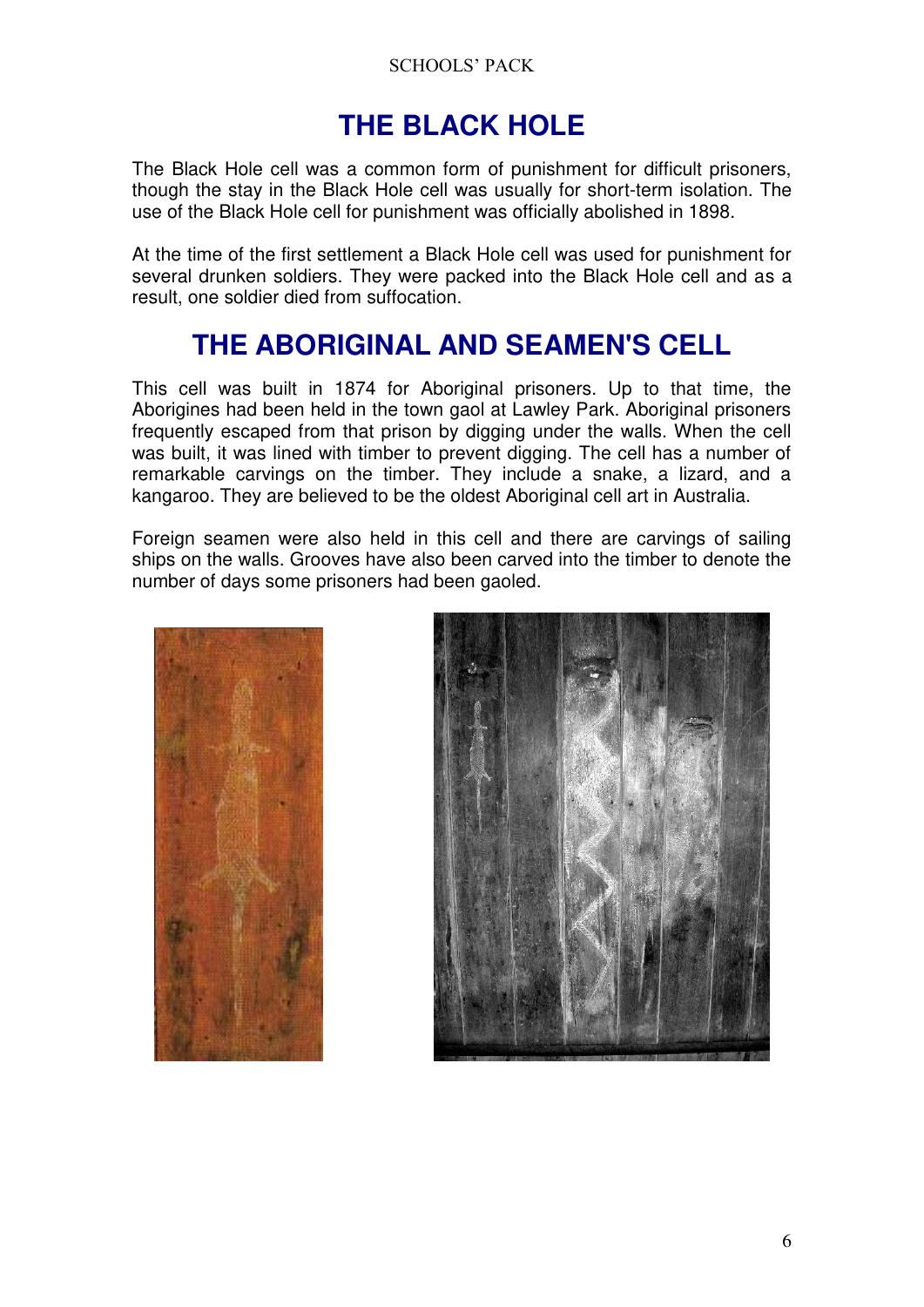### **THE GREAT HALL**

The Great Hall was planned in 1871 as part of the new additions. Its exact purpose is unknown as an unusual sloping section was planned for and built along the length of the north wall. A piece of this sloping shelf can be seen in the far corner.

Because of the number of warders, the Hall was later used as a dining room, thus the area is called 'The Refectory' but it was also used for other purposes including a day room and a church.

By the 1900s, it was used as a ward for hard labour prisoners.

#### **THE TOWER**

The upstairs room was built in 1879 after the Great Hall although the design was included in the original plans but the exact purpose and its subsequent use after construction is unknown.

It is constructed with a high window and has a fireplace on the east wall with access to the room by external wooden stairs.

One theory is that it was built for a mentally ill person. The story is that a young man had periods of unmanageable behaviour, which included hurting his sister. He was incarcerated in the Tower and was only visited by his priest. At times when he was lucid, he wrote poetry.

However, this has not been proven. It may have been two cells, one either side of the fireplace. Another theory is that it was a storeroom but this is unlikely because of the fireplace.

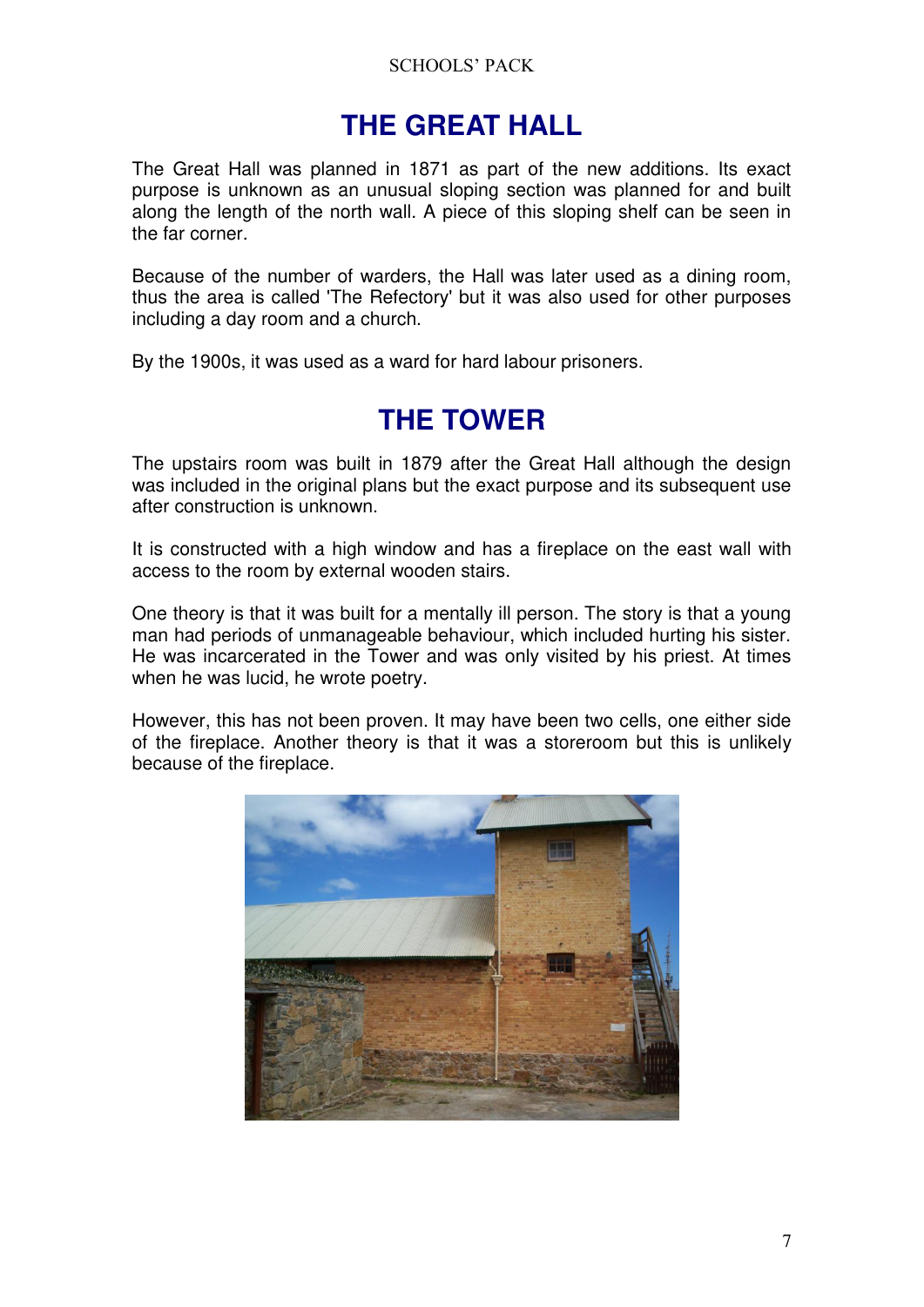## **THE FEMALE CELLS**

These cells were added for female prisoners in 1874. All the female cells are doubles. Most of the prisoners were convicted of drunkenness, prostitution or other minor offences. There was at least one mental prisoner but she was transferred to Perth. The female prisoners had a day room where they were allowed during the daytime. The female prisoners worked in the adjoining washhouse doing the washing and ironing.

People who have worked in the Albany Convict Gaol - and some visitors - have related experiences of ghostly happenings in the area of the female cells. These include the sound of a baby crying. As a number of the McGovern children died while living at the Albany Convict Gaol, there are theories that the ghosts belong to them.

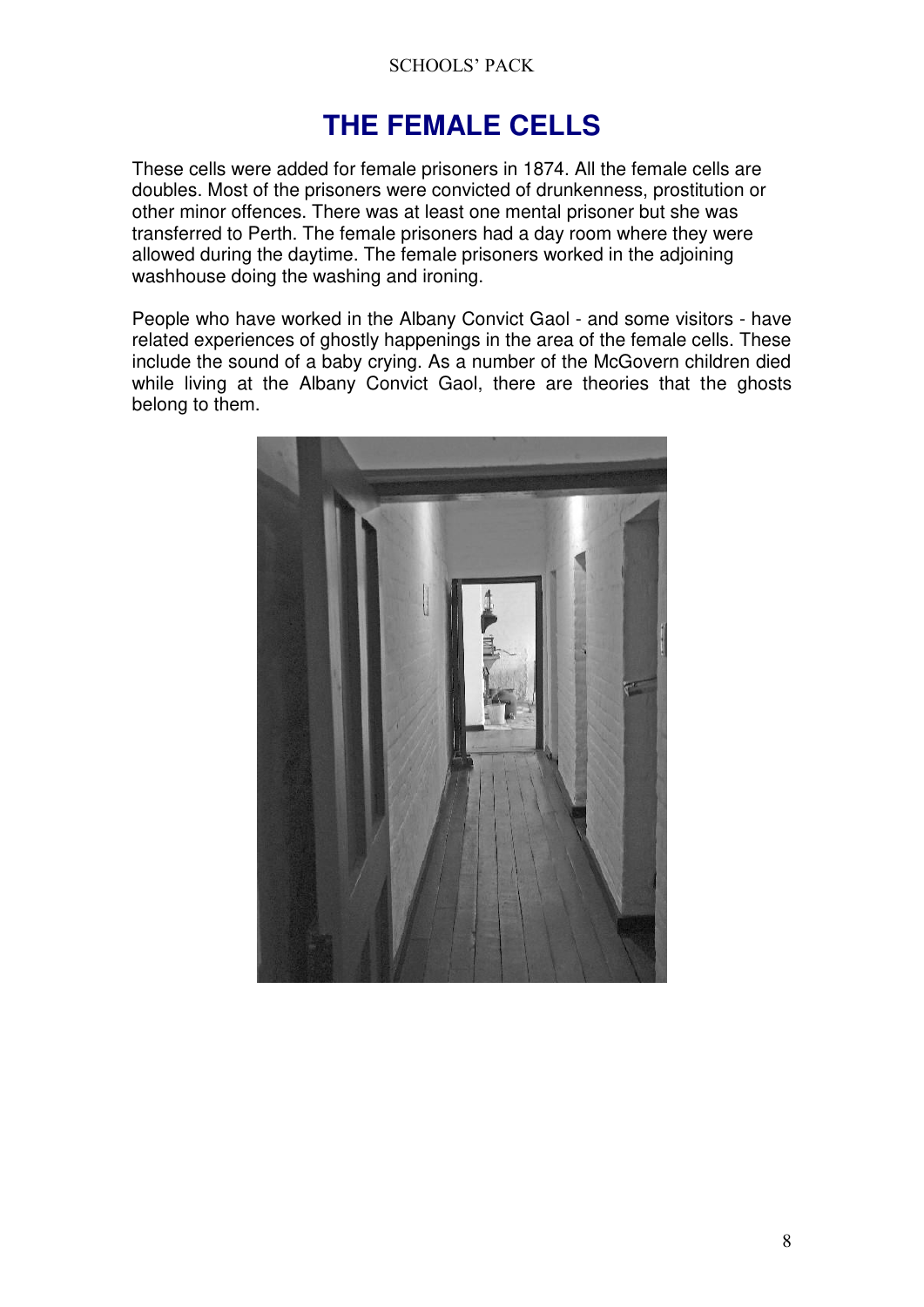#### **JOHN McGOVERN**

Of all the Wardens at the Albany Convict Gaol, the one we know the most about was John McGovern. He was a warden from 1879 to 1913. John was a police constable at York until 1871 when he transferred to Perth and Fremantle. In 1881, he was appointed Gaoler at Albany. John had married Mary Ann Mannix, who became the matron at the Albany Convict Gaol. The family lived in the rooms to the right and left of the entrance to the Gaol. In these quarters, he and his wife had nine children and at least eight of these lived in the Gaol. There was no electric power and only one gas light in these quarters until 1913 when the next warden installed extra gas light at his own expense.

Times were hard for families at this time. Three of the McGovern children died between 1886 and 1892, and then in 1899, twin daughters and Mrs. McGovern died after childbirth. Mary Ann was just forty years old.

When Mary Ann McGovern died, the position of Matron passed on to her daughter Minnie then aged sixteen years old, who retained the title until 1905. She was followed the same year by her 15 year old sister, Lillian, who remained Matron until 1913 when her father retired and a new warden was appointed.

John McGovern made several improvements to the Gaol and organized most of the convicts, who had few skills, to carry out routine repairs and maintenance. However because little money was forthcoming from the Colonial Government the Gaol became rundown and obsolete. Some changes were made including the conversion of solitary cells into larger cells by removing internal walls, so giving the prisoners more space. A kitchen was added. However, the close proximity of the Gaol keepers and their families to prisoners meant that they were subjected to the noise and abusive language of the drunken prisoners who made up the greater proportion of the inmates.

Although the living conditions for all were harsh, it appears that the conditions were relaxed. At one time, it was a prisoner who rushed into a Gaoler's bedroom and extinguished a fire that threatened the whole Gaol. In addition, the Gaol Bakehouse became a friendly place for the prisoners to gather.

John McGovern tried many times to improve the building including the removal of the shingle roof to be replaced by iron sheeting. A doorway in the stone wall on the Parade Street side of the building was bricked up, and a window built in the wall over the old opening.

McGovern retired as a warden of the Albany Convict Gaol in 1913 and died at "Neumylda" hospital on Grey Street, Albany, in 1926.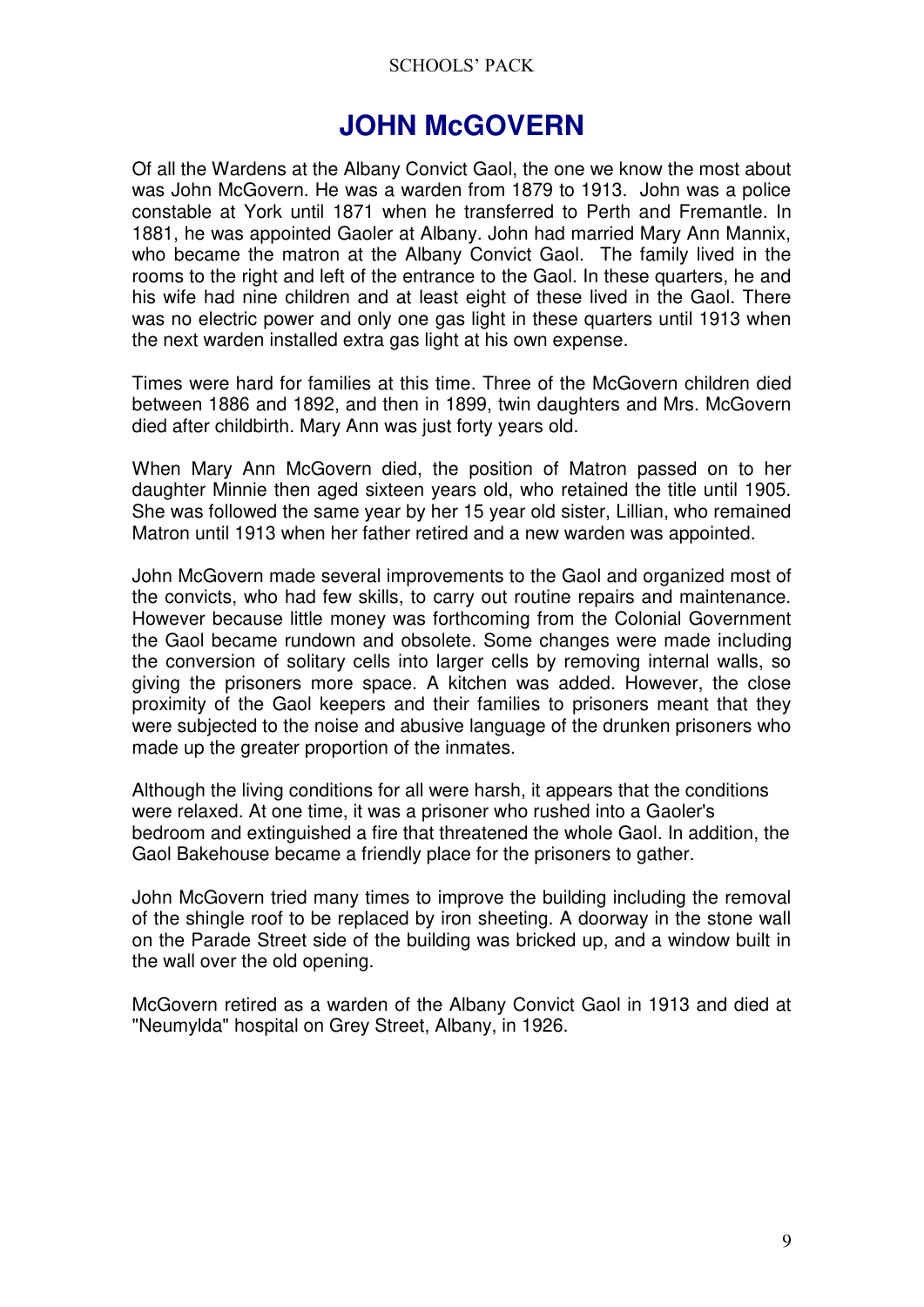## **PETER McKEAN (ALIAS WILLIAM McDONALD)**

In cell 12, there is a replica of Peter McKean alias William McDonald who was born in 1829. He was convicted at Ayr, Scotland, in 1855 for housebreaking; he was transported for 21 years. He arrived on the *"Runnymeade"* on 11 September 1855 and was granted a Ticket of Leave on 28 July 1860.

McKean, as a ticket-of-leave man came to work for Henry (Yorky) Marriott on his lease at Slab Hut Gully, which is near Kojonup, in return for his keep. It appears that a business agreement between the two men involving money for sandalwood ended when money McKean had owing did not materialise.

On Sunday 30 June 1872, Yorky Marriot failed to pay his usual visit to neighbours. On 8 July, Marriot's body was found lying behind a cart and the police near Kojonup were informed.

McKean was not at the farmhouse but later returned and told neighbours that he had left to go to Albany but had lost his way. When questioned he blamed the death of Marriot on a vicious horse but because of other evidence McKean was brought to trial in Albany and was found guilty. He was sentenced to be hanged. As Albany did not have a scaffold, portable scaffolding and a hangman were shipped from Fremantle for the execution. The scaffold was set up in the grounds of the Albany Convict Gaol in the corner facing the east. Peter McKean was hanged on 12 October 1872.

At the time of the hanging the identity of the hangman was kept a secret as he was a convict who was given twelve months' remission from his sentence. The identity of the hangman was George (Thomas) Marshall.